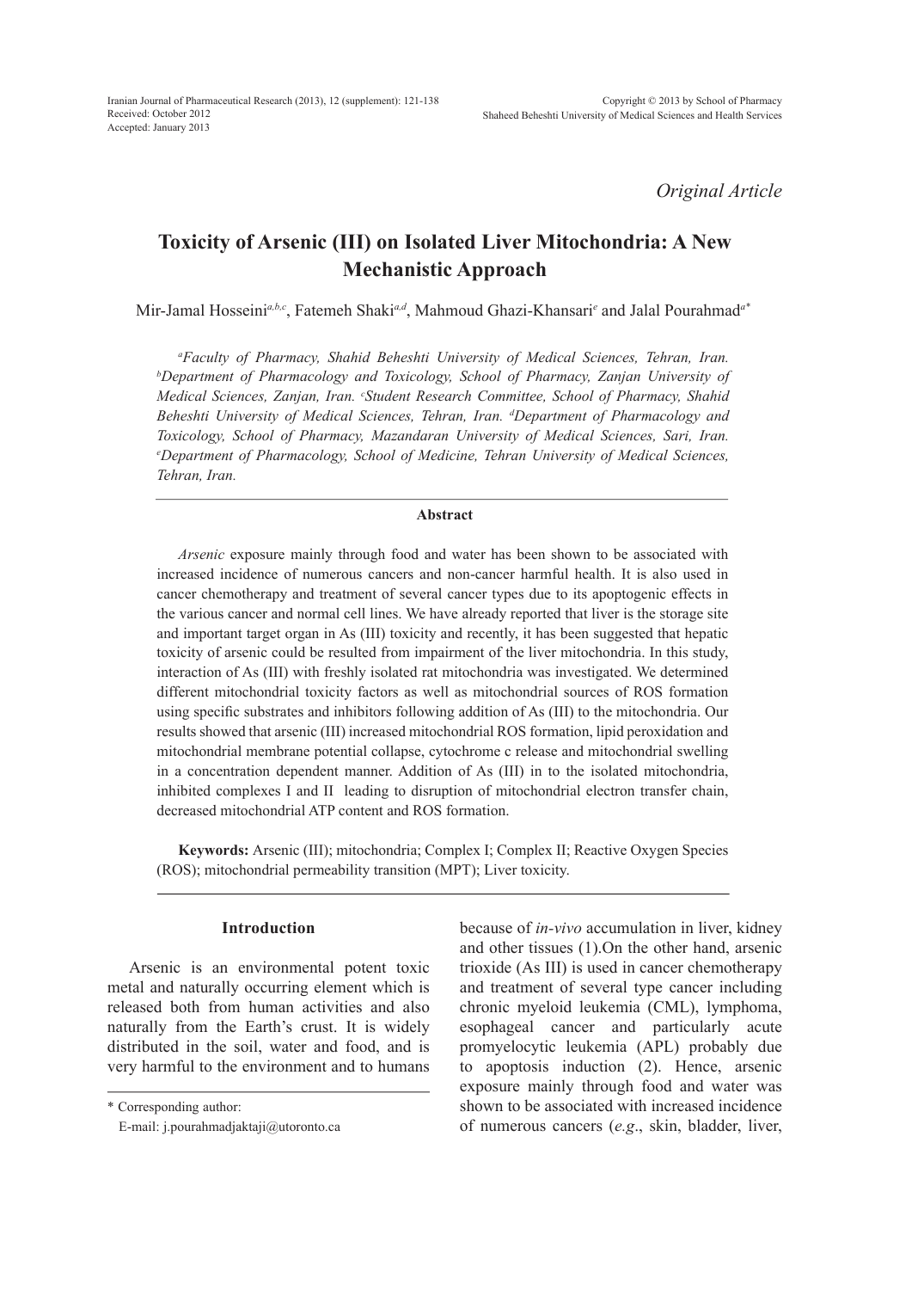lung and urinary) and non-cancer harmful disorders (*e.g*., skin lesions, peripheral vascular disease, cardiovascular disease, and diabetes mellitus) mainly due to consumption of arsenic contaminated drinking water (3).Epidemiologic and experimental published reports from the International Agency for Research on Cancer (IARC) concluded that arsenic is a human carcinogen (4). In addition, previous studies showed that liver is one of the most important targets for As (III) toxicity  $(5, 6)$ .

It has already been reported that arsenic induces a loss of mitochondrial membrane potential and induces the generation of reactive oxygen species (ROS) and lipid peroxidation as primary mechanisms for toxicity (7). On the other hand, it was reported that As (III) activates caspase cascade signaling and induces cell apoptosis through induction of mitochondria permeability transition (MMP), alteration of mitochondria function proteins (Bcl-2, Bax, and cytochrome c), and marked increase in caspase activities resulting in oxidative stress and activation of the endoplasmic reticulum (ER) stress pathway (3, 8). In addition, pretreatment of As (III) with N-acetylcysteine (NAC, 0.5 mM) dramatically suppressed the increases in reactive oxygen species (ROS), lipid peroxidation, ER stress, caspase cascade activity, and apoptosis in  $\text{As}_2\text{O}_3(10 \,\mu\text{M})$ -treated myoblasts (8). Recently, it has been suggested that hepatic toxicity of arsenic could be resulted from impairment of the liver mitochondria and it is suggested that alteration of mitochondrial structure is an early event of As (III)-induced apoptosis in esophageal carcinoma cells (5). Experiments performed by Bustamante et al revealed that As (III) induces both apoptosis and necrosis when administered in vitro in different cellular systems through failure of mitochondrial electron transport system, induction of mitochondrial permeability transition and subsequent release of cytochrome c (9).

Recent publications suggested that there are several possible sources responsible for elevation of ROS levels including interactions with the respiratory chain complexes; oxidation of As (III) to As (V) is evident in liver metabolism as well as the release of iron from ferritin by trivalent arsenic species. Furthermore, interactions of arsenic with cellular antioxidant mechanisms, in particular a decrease in glutathione levels and finally the disturbance of DNA repair systems, contribute to increased levels of oxidative damage in cells (10, 11).There is strong evidence linking arsenic induced oxidative stress and endothelial inflammation, which is a hallmark of atherosclerosis (12).

 It has been estimated that 1–2% of oxygen consumed systemically is converted to reactive oxygen by mitochondria, which is a major target organelle for oxidative damage and more importantly mitochondria is responsible for production of 60-80% of  $H_2O_2$  in cells under normal condition (13). Mitochondrial  $H_2O_2$ generation can be increased in pathological conditions associated with inhibition of mitochondrial electron transfer chain complexes (14). Since mitochondria does not have the complexity of the isolated cells, which have both the barrier of membrane permeability and an active metabolizing system (15). Due to the key role that mitochondria play in As (III) toxicity; we planned to investigate the mitochondriotoxicity mechanisms of As (III) in isolated rat liver mitochondria. Since, all the mitochondrial pathways involved in arsenicinduced mitochondrial damage have not yet been completely understood; we postulated that arsenic liver toxicity is result of its disruptive effect on liver mitochondrial respiratory chain and subsequently induction of ROS formation and lipid peroxidation. Our results supported the hypothesis that arsenic targets mitochondria directly, particularly complex I of the mitochondrial respiratory chain, it will cause mitochondrial instability and decrease of ΔΨ that facilitates permeability transition and necrotic cell death.

## **Experimental**

#### *Materials*

Sodium arsenite  $(NaAsO<sub>2</sub>)$  and other chemicals were purchased from Sigma-Aldrich Chemical Co. (St. Louis, MO, USA). All chemicals were of analytical grade, HPLC grade or the best pharmaceutical grade.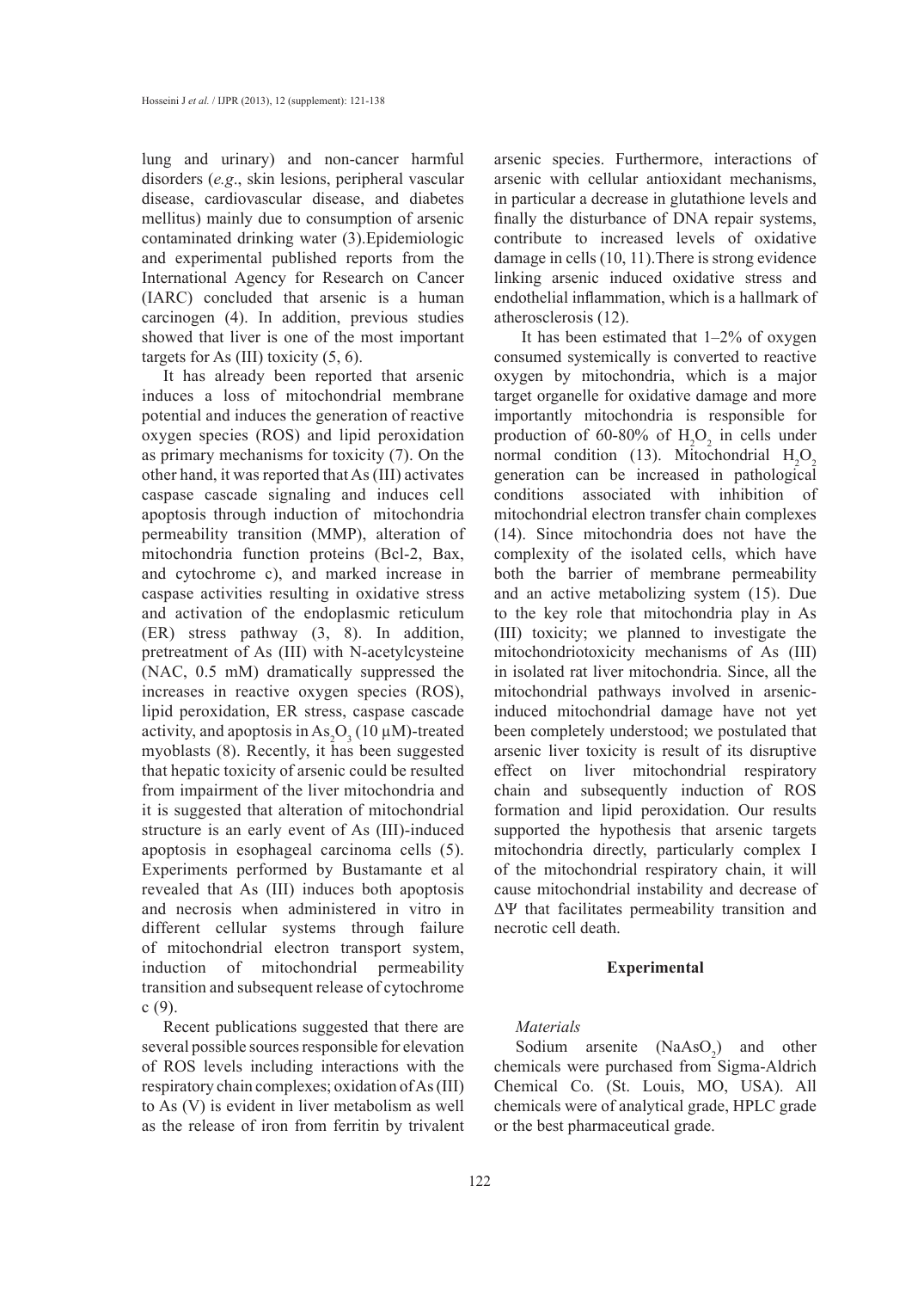## *Preparation of mitochondria*

All experimental procedures were conducted according to the ethical standards and protocols approved by the Committee of Animal Experimentation of Shahid Beheshti University of Medical Sciences, Tehran, Iran. All efforts were made to minimize the number of animals used and their suffering according to protocols issued by committee of ethics, Faculty of pharmacy, Shahid Beheshti university of medical sciences. Mitochondria were prepared from Wistar rat's liver using differential centrifugation (16). The animals were sacrificed by decapitation and their liver were quickly removed and placed in a beaker, the tissues were minced and homogenized with glass handheld homogenizer in icecold mitochondria isolation medium (0.225 M D-manitol, 75 mM sucrose, and 0.2 mM EDTA, pH 7.4). The nuclei and broken cell debris were sedimented by centrifuging at  $1500 \times g$  for 10 min at 4<sup>o</sup>C and the pellet was discarded. The supernatant then was subjected to a further centrifugation at 10,000×*g* for 10 min and the superior layer was carefully discarded. The mitochondrial pellet was washed by gently suspending in the isolation medium and centrifuged again at 10,000×*g*  for 10min. Finally the mitochondria pellet were suspended in Tris buffer containing (0.05 M Tris-HCl, 0.25 M sucrose, 20 Mm KCl, 2.0 mM  $MgCl<sub>2</sub>$ , and 1.0 mM  $Na<sub>2</sub>HPO<sub>4</sub>$ , pH 7.4)at 4◦C . Protein concentrations were determined by the Bradford method using BSA as a standard (17). Mitochondria were prepared fresh for each experiment and used within 4 h of isolation and all steps were strictly operated on ice to guarantee the isolation of high-quality mitochondrial preparation. The concentrations of Arsenic III (50, 100, 200  $\mu$ M) were partly chosen based on our previous study (6) and Isolated mitochondria obtained in this way were incubated in Tris buffer with 3 mentioned concentrations of arsenic at 30 °C for 1 h.

## *Quantification of mitochondrial ROS level by flow cytometry*

The mitochondrial ROS measurement was performed by flow cytometry (Partec, Deutschland) using DCFH-DA in the interval times of 5, 30 and 60 min (18). Signals were obtained using a 530-nm band pass filter (FL-1 channel). Each determination is based on mean fluorescence intensity of 15,000 counts.

## *Evaluation of complexes I and III on arsenicinduced H2 O2 formation*

Role of complex I and III in arsenic -induced  $H_2O_2$  production were determined spectroflorimetrically using homovanillic acid and horseradish peroxidase at 312 nm excitation and 420 nm emission wave lengths with and without the presence of 50U/ml of superoxide dismutase (19). Rotenone (2  $\mu$ M) and antimycin  $A(2 \mu M)$  as mitochondrial respiratory complexes inhibitors were also added in the reaction in some groups.

## *Complex II activity assay using MTT test*

The activity of mitochondrial complex II was determined by measurement of reduction of MTT as explained by Zhao *et al.* (20).

## *Measurement of Lipid peroxidation*

The content of MDA was determined using the method of Zhang et al. 2008 in mitochondrial samples (0.5 mg protein/mL). The amount of MDA formed in each of the samples was assessed by measuring the absorbance of the supernatant at 532 nm with an ELIZA reader (Tecan, Rainbow Thermo, Austria). Tetramethoxypropane (TEP) was used as standard and MDA content was expressed as nmol/mg protein (21).

#### *Measurement of GSH content*

GSH content was determined using DTNB as indicator by spectrophotometeric method in isolated mitochondria. The yellow color developed was read at 412 nm using a spectrophotometer (UV-1601 PC, Shimadzu, Japan). GSH content was expressed as µg/mg protein (22).

## *Determination of the mitochondrial membrane potential (MMP)*

Mitochondrial membrane potential was measured by determination of mitochondrial uptake of cationic fluorescence probe rhodamine123 (23).The rhodamine123 fluorescence was monitored using Schimadzou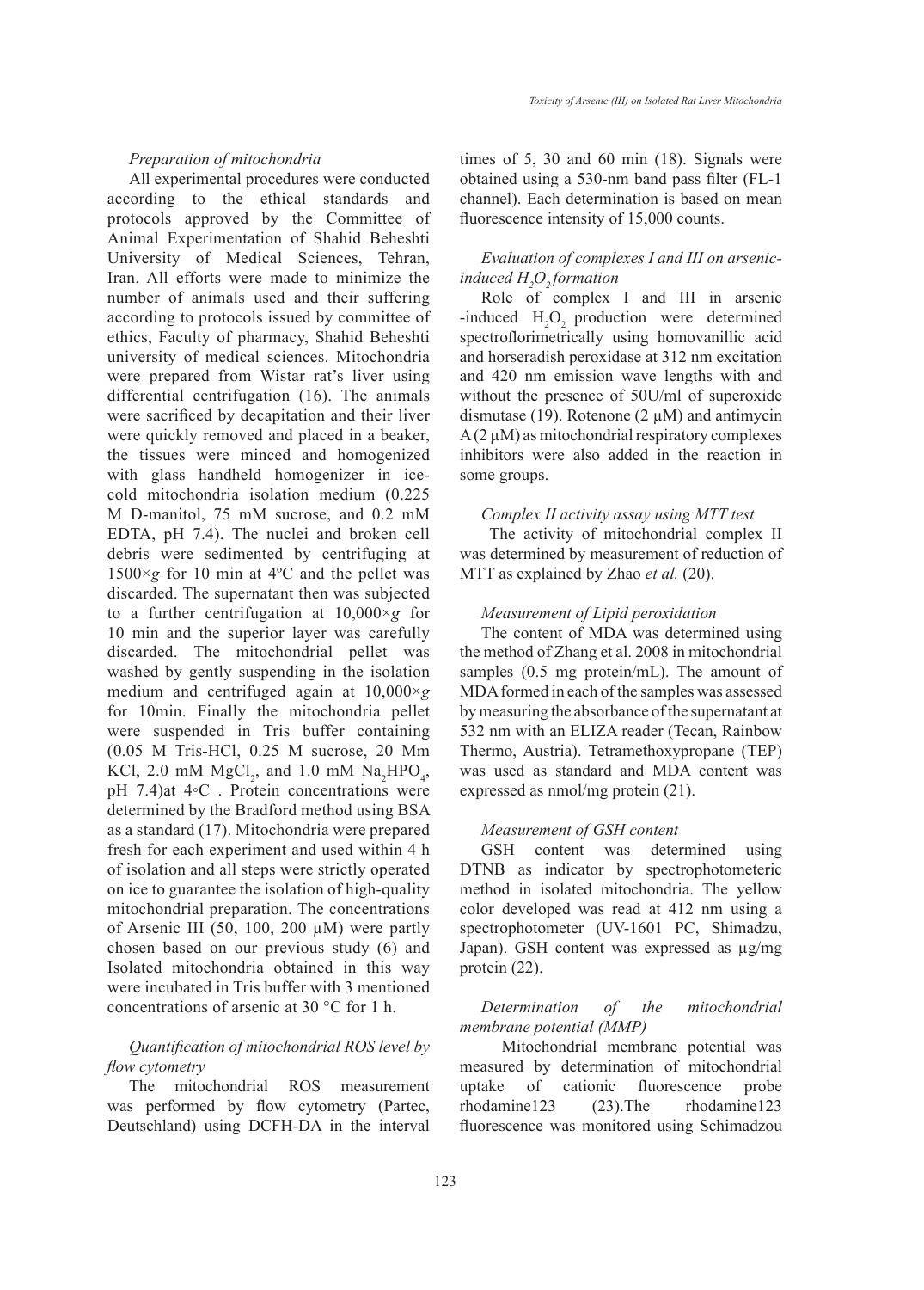RF-5000U fluorescence spectrophotometer at the excitation and emission wavelengths of 490 nm and 535 nm, respectively

#### *Determination of mitochondrial swelling*

Mitochondrial swelling in isolated mitochondria (0.5 mg protein/ml) was assessed by determination of changes in light scattering as monitored spectrophotometrically at 540 nm(30°C) even 10 min time intervals with an ELISA reader (Tecan, Rainbow Thermo, Austria) as described (20).

## *Measurement of cytochrome-c oxidase activity and assessment of outer mitochondrial membrane damage*

 Both factors were evaluated using cytochrome-*c* oxidase assay kit (Sigma, St. Louis, MO) according to the manufacturer's protocol. The decrease in absorbance at 550 nm is related to oxidation of ferrocytochrome-*c* by cytochrome-*c* oxidase. Cytochrome-*c* oxidase activities were calculated and normalized for the amount of protein per reaction, and results were expressed as units per milligram mitochondrial protein. Mitochondrial outer membrane integrity was assessed by measuring cytochrome-*c* oxidase activity of mitochondria in the presence or absence of the detergent, *n*-dodecyl *β*-D-maltoside. The mitochondrial outer membrane damage was assayed from the ratio of cytochrome-*c* oxidase activity in the presence and absence of detergent n-dodecyl *β*-D-maltoside.

#### *Assay of ATP and ATP/ADP ratio*

The ATP and ATP/ADP ratio levels were measured by luciferase enzyme (24). Bioluminescence intensity was measured using Sirius tube luminometer (Berthold Detection System, Germany).

#### *Cytochrome c release assay*

The concentration of cytochrome *c* was determined by using the QAsntikine Rat/Mouse Cytochrome*c* Immunoassay kit provided by R & D Systems, Inc. (Minneapolis, Minn) and the optical density of each well was determined by the aforementioned microplate spectrophotometer set to 450 nm.

#### *Statistical Analysis*

Results are presented as means  $\pm$  SD. All statistical analyses were performed using the SPSS software, version 17. Assays were performed in triplicate and the mean was used for statistical analysis. Statistical significance was determined using either the one-way ANOVA test, followed by the posthoc Tukey test or two-way ANOVA test, followed by the posthoc bonferroni test. Statistical significance was set at  $p < 0.05$ .

#### **Results**

As shown in Figure 1, different concentrations of As (III) induced significant ROS formation in isolated liver mitochondria. Our study showed that As (III) could induce ROS production in concentration and time dependent manner. But, low concentration of sodium arsenite  $(10 \mu M)$ did not significantly increase ROS generation until 60 min (Data not shown), whereas rate of ROS formation significantly increased at 30 and 60 min, following exposure to sodium arsenite (50 µM).A more substantial increase in mitochondrial ROS formation was observed in highest concentration of As (100  $\mu$ M) at 30 and 60 min following addition ( $p < 0.05$ ).

To assess the involvement of complex I and III on arsenic induced- ROS production in liver mitochondria, we used a fluorescent dye/horseradish peroxidase detecting system employing the peroxidase substrate homovanilic acid (Figure 2). As demonstrated in Figure 2, As (III) produced significant amounts of ROS in isolated liver mitochondria in the presence of the NAD-linked substrates, malate and pyruvate (pyr/mal), even greater than that was observed in the presence of Complex III-linked substrates succinate. Whereas, addition of the respiratory Complex III inhibitor Antimycin A again increased higher  $H_2O_2$  production in isolated liver mitochondria, but myxothiazol (semiquinone formation inhibitor) did not show any significant effect in  $H_2O_2$  production (p > 0.05). Maximum level of  $H_2O_2$  production achieved following addition of rotenone (specific inhibitor of complex I). On the other hand, our results showed the highest rate of protection against  $H_2O_2$  production achieved in presence of SOD.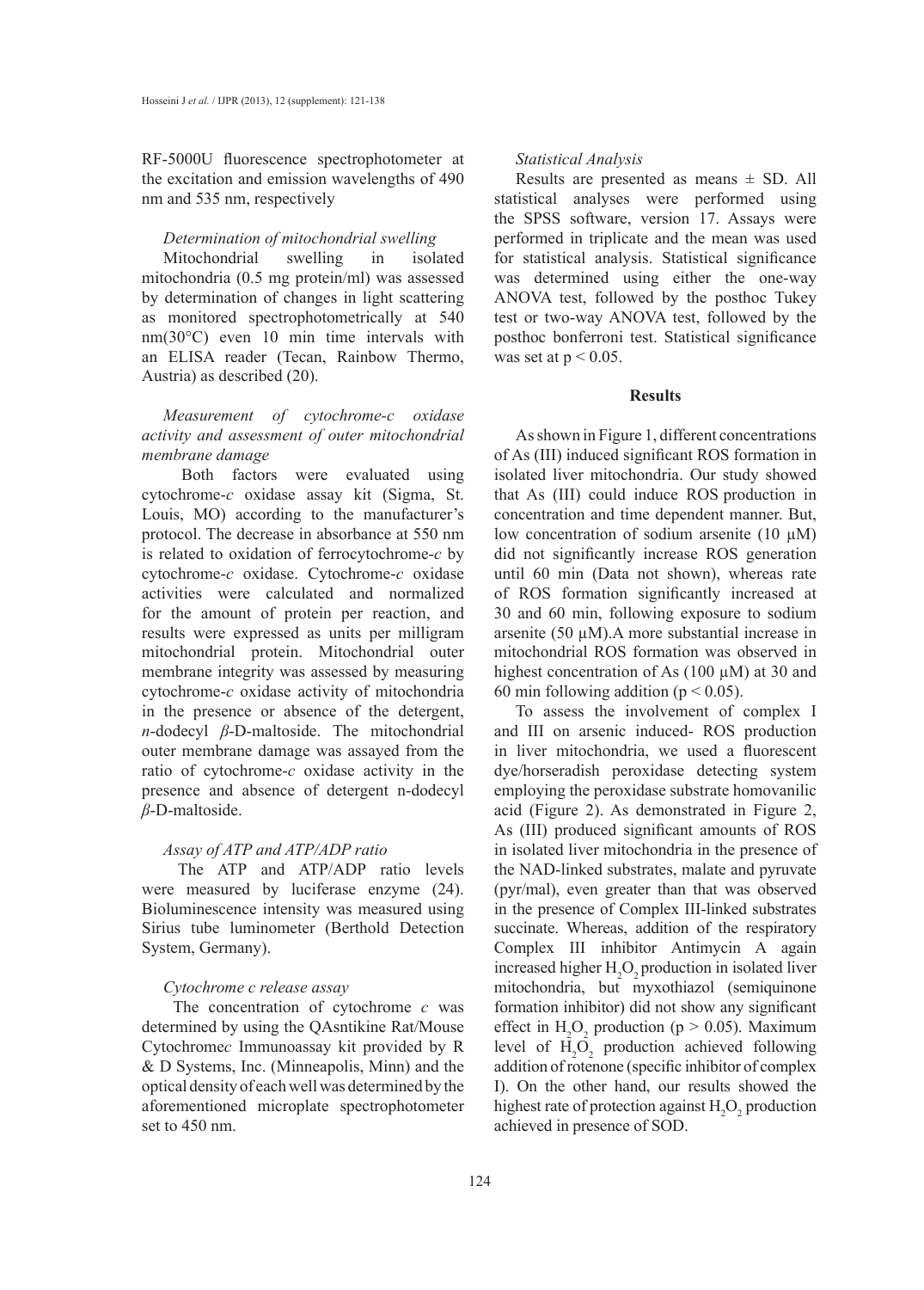## **Figure 1A**



Figure 1. ROS formation in arsenic treated mitochondria. ROS formation after addition of various concentrations of arsenic (0, 25, 50) and 100 µM) at interval a (5min after addition), b (30 min after addition) and c (60min after addition).d (summary of ROS formation), ROS formation was determined by flow cytometry using DCF-DA as described in Materials and methods. FL1: the fluorescence intensity of DCF. \*p < 0.05; \*\*p < 0.01; \*\*\*p < 0.001 compared with control mitochondria.

Time after exposure (min)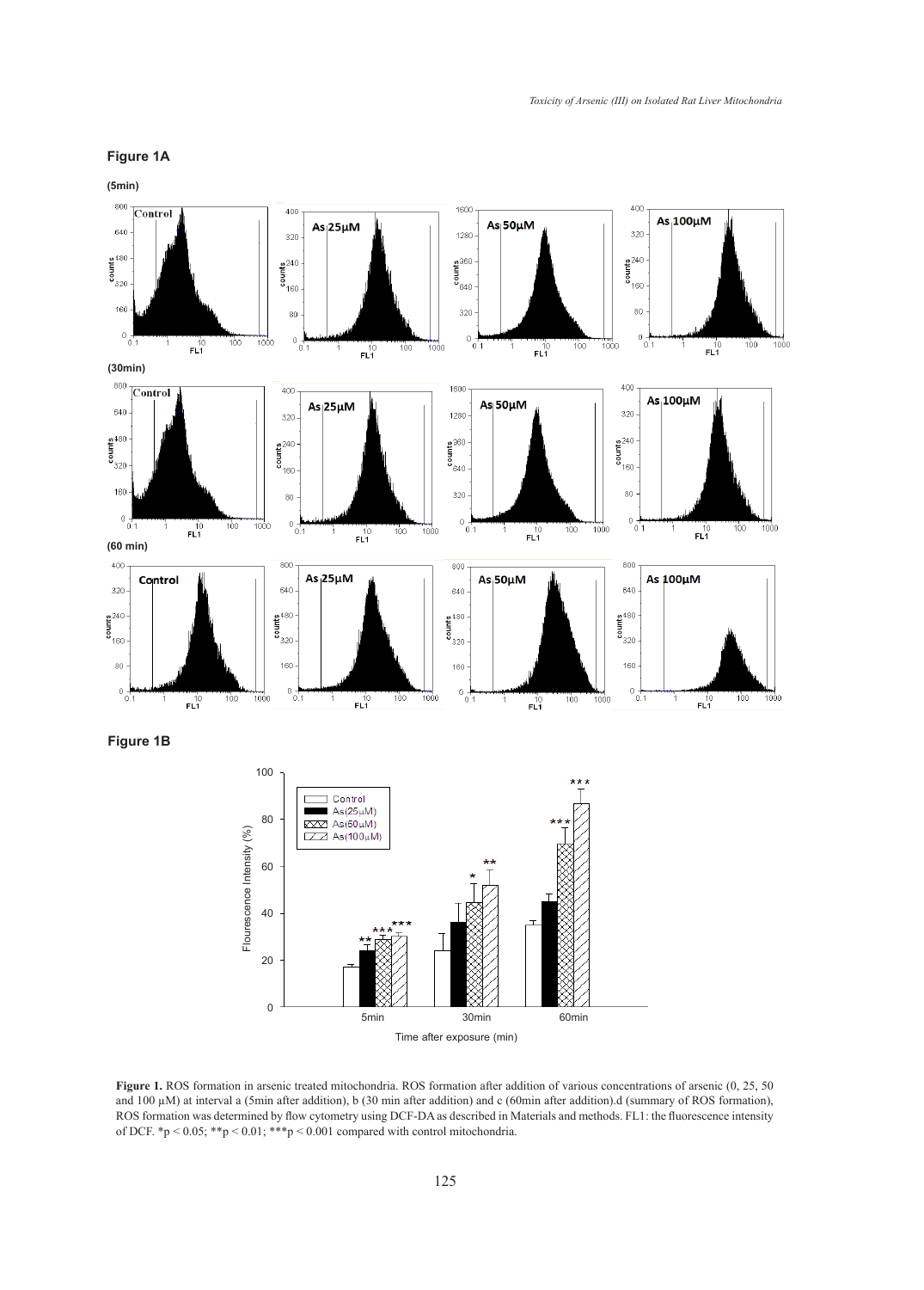#### **Figure 2A**

**Figure 2B**



**Figure 2.** Influence of respiratory substrates and inhibitors of complex I and III on arsenic -induced ROS formation in isolated liver mitochondria. The measurements were performed with the homovanilic acid/horseradish peroxidase method, as described in Materials and methods.

A: ROS formation was measured in the presence of: pyruvate 2.5 mM +malate 2.5 mM alone (pyr/mal), pyruvate /malate +arsenic 50 µM (pyr /mal +As), pyruvate/malate + arsenic 50 µM +Antimycin A 2 µM (pyr/mal +As+AA), pyruvate /malate+ arsenic 50 µM + rotenone 2µM (pyr /mal+As+Rot), pyruvate /malate+ arsenic 50µM + myxothiazole 5 µM (pyr /mal+As+Myx), Values represented as mean±SD (n=3). \*p < 0.05; \*\*p < 0.01; \*\*\*p<0.001 compared with Pyr/mal group, **<sup>Φ</sup>**p < 0.05; **ΦΦ**p < 0.01**ΦΦΦ**p < 0.001, compared with pyr/mal + As groups.

B: ROS formation was measured in the presence of: succinate 5mM alone (Suc), succinate+ arsenic 50 µM (Suc+ As), succinate+ arsenic 50 µM + Antimycin A 2 µM (Suc+ As +AA), succinate+ arsenic 50 µM + rotenone 2µM (Suc+ As +Rot), succinate+ arsenic 50  $\mu$ M + myxothiazole 5  $\mu$ M (Suc+ As +Myx). Values represented as mean±SD (n=3). \*p < 0.05; \*\*p < 0.01; \*\*\*p < 0.001 compared with Suc group, **Φ**p < 0.05; **ΦΦ**p < 0.01**ΦΦΦ**p < 0.001, compared with Suc+As groups.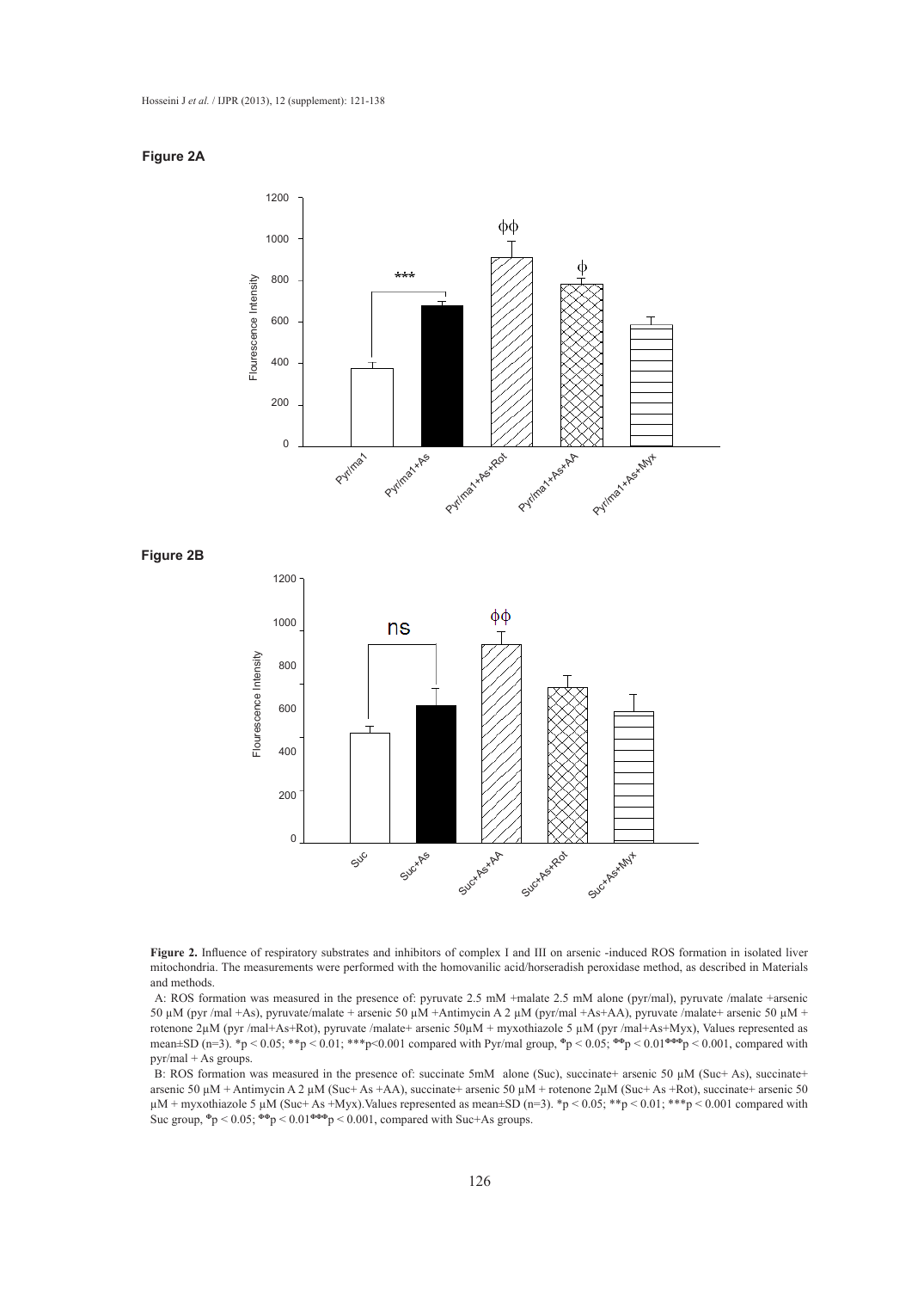

**Figure 3.** Effect of arsenic on Succinate dehydrogenase (complex II) activity. Succinate dehydrogenase activity was measured using MTT dye as described in Materials and methods. Liver mitochondria (0.5 mg/mL) were incubated for 1 h with various concentrations of arsenic (0, 10, 25, 50 and 100  $\mu$ M). Values represented as mean±SD (n = 3). \*p < 0.05; \*\*p < 0.01; \*\*\*p < 0.001 compared with control mitochondria.

Succinate dehydrogenase activity (complex II) was assessed by MTT reduction after 1h incubation of mitochondria with different concentrations of sodium arsenite (25, 50 and 100 µM). Figure 3 showed a significant decrease in the mitochondrial reduction of MTT to formazan (p < 0.05) .On the other hand, Cytochrome-*c*  oxidase activity (complex IV), one of the most important enzymes in the mitochondrial respiratory chain, was also determined in the isolated liver mitochondria following addition of As (III) ( $p > 0.05$ ). Our results showed no significant change in activity of this enzyme during the incubation time. Besides, cyanide addition to arsenic treated mitochondrial showed the same inhibition of cytochrome c oxidase activity similar as was recorded with cyanide, alone (Data not shown).

Lipid peroxidation was also assayed in As (III) treated in rat liver mitochondria that following the addition of different concentrations of arsenite (10, 25, 50 and 100  $\mu$ M). As shown in Figure 4 the amount of MDA formation(marker of lipid peroxidation) in mitochondria were11 $\pm$ 3.3,  $15.6 \pm 4.5$ ,  $21.4 \pm 9.6$  and  $28.7 \pm 8.5$  µg MDA/mg protein at 10, 25, 50 and 100  $\mu$ M arsenic concentrations, respectively, whereas that of control group was  $6.9 \pm 2.4 \text{MDA/mg}$ protein. Our data shows that the mitochondrial MDA was only significantly increased in high concentration of arsenic (50 and 100  $\mu$ M).

Due to our findings which strongly support a key role for arsenic in mitochondrial  $H_2O_2$  generation and lipid peroxidation, we decided to determine the possible effect of this metal on the mitochondrial antioxidant systems. Mitochondrial GSH, a very important antioxidant defense against ROS formation was measured spectrophotometerically using DTNB as indicator in isolated mitochondria after 1 h exposure to arsenic. GSH levels decreased down to  $41\pm5$ ,  $35\pm5$ ,  $28\pm5$  and  $26\pm7$  ( $\mu$ g/mg) protein) respectively. Compared to control mitochondria 44 $\pm$ 7 (µg /mg protein), only in high concentration of arsenite (100  $\mu$ M), there was a significant decrease in mitochondrial GSH content compared to control mitochondria only in the highest As (III) concentration applied ( $p <$ 0.05) (Figure 5).

The effect of arsenic on mitochondrial membrane potential (MMP) measured by Rh123 staining test, the MMP significantly decreased in As (III) treated mitochondrial in concentration and time related manner ( $p < 0.05$ ). On the other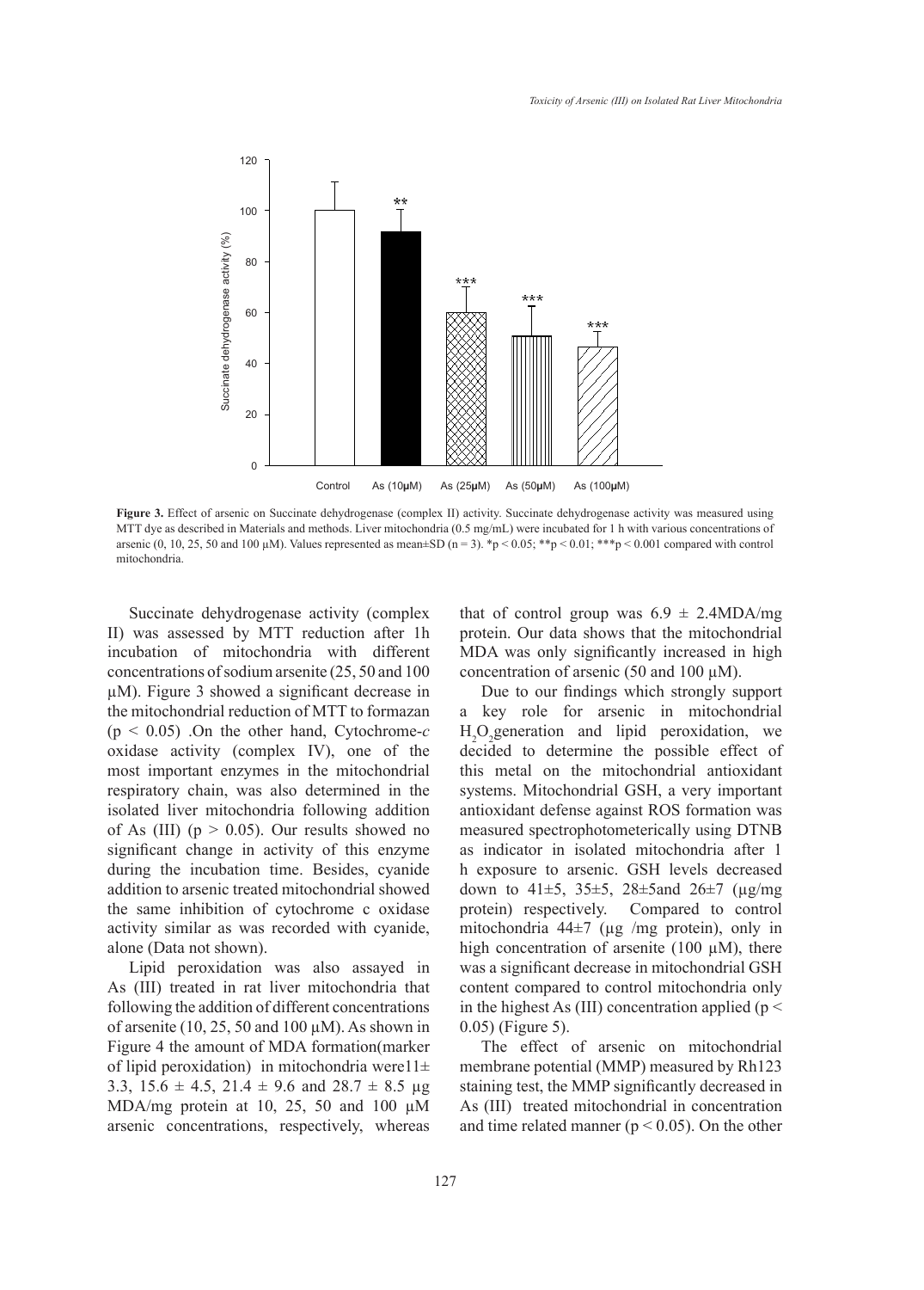

**Figure 4.** Effect of arsenic on lipid peroxidation in liver mitochondria. MDA formation was measured using thiobarbituric acid reactive substances assay as described in Materials and methods. Liver mitochondria (0.5 mg/mL) were incubated for 1h with various concentrations of arsenic (0,10, 25, 50 and 100  $\mu$ M). Values represented as mean±SD (n = 3). \*p < 0.05; \*\*p < 0.01; \*\*\*p < 0.001 compared with control mitochondria.



**Figure 5.** Effect of arsenic on mitochondrial GSH content. Liver mitochondria (0.5 mg/mL) were incubated for 1h with various concentrations of arsenic (0, 10, 25, 50 and 100  $\mu$ M). Values represented as mean±SD (n = 3). \*p < 0.05; \*\*p < 0.01; \*\*\*p < 0.001 compared with control mitochondria.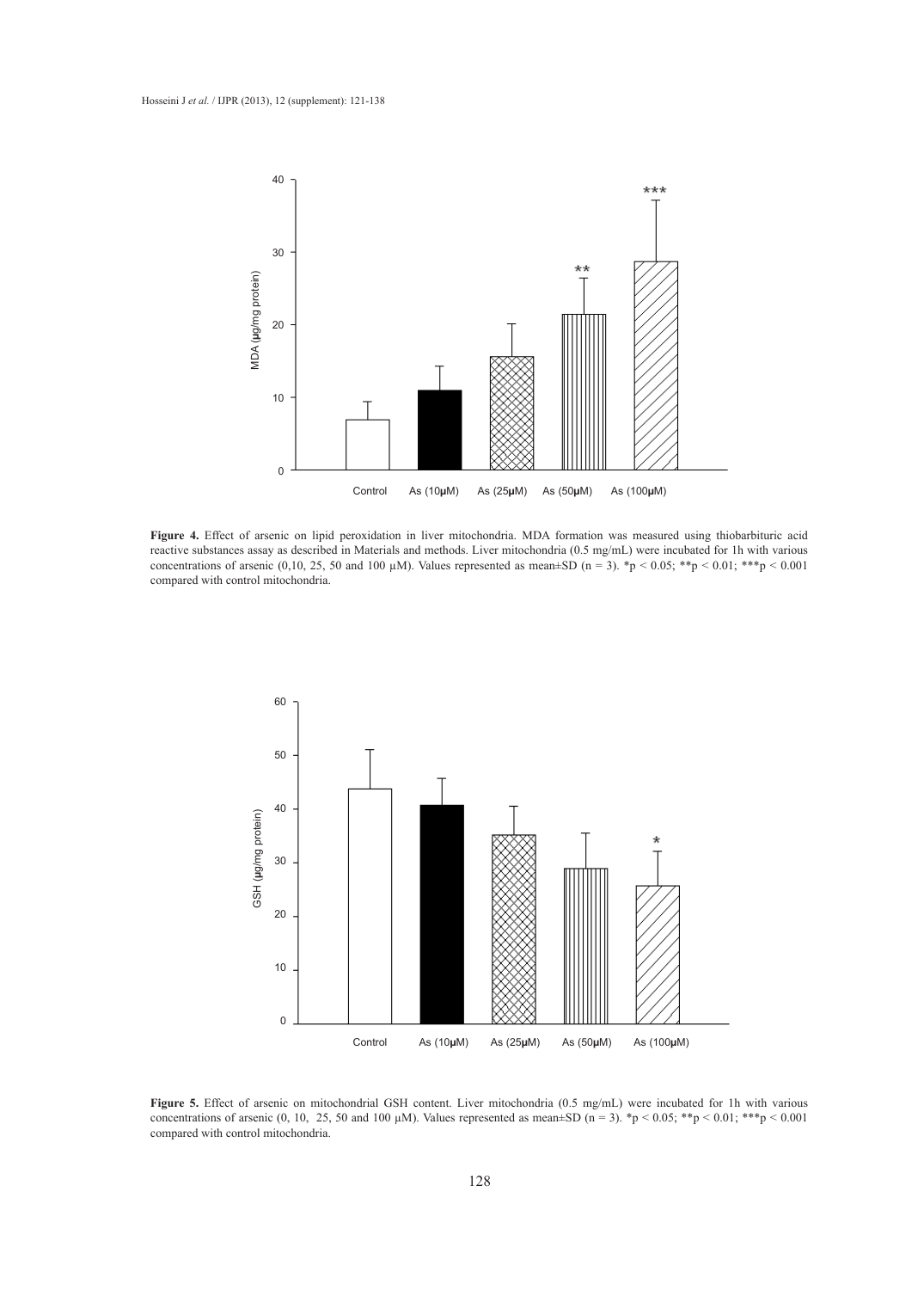**Table 1.** The effect of arsenic (As) on the mitochondrial membrane potential (MMP) in liver mitochondria. MMP was measured by rhodamin 123 as described in Materials and methods. a) The effect of arsenic (0, 50, 100 and 200 µM) on the mitochondrial membrane potential in liver mitochondria b) The effect of cyclosporine A  $(1 \mu M)$  and BHT (20  $\mu$ M) on arsenic-induce MMP collapse. Values represented as mean  $\pm$  SD (n=3). \*p < 0.05; \*\*p < 0.01; \*\*\*p < 0.001 compared with control mitochondria (a) and AS (100  $\mu$ M) treated mitochondria (b).

| Percent decrease of MMP (%) |                 |                    |                   |                     |                  |                   |                  |  |  |  |
|-----------------------------|-----------------|--------------------|-------------------|---------------------|------------------|-------------------|------------------|--|--|--|
|                             | $5 \text{ min}$ | $10 \text{ min}$   | $20 \text{ min}$  | $30 \text{ min}$    | $40 \text{ min}$ | $50 \text{ min}$  | $60 \text{ min}$ |  |  |  |
| Control                     | $\mathbf{0}$    | $5\pm1$            | $10\pm2$          | $28 \pm 3$          | $34\pm3$         | 35±4              | $37\pm5$         |  |  |  |
| As $(10 \mu m)$             | $6\pm1$         | $35\pm3***$        | $60\pm3***$       | $67\pm4***$         | $76\pm5***$      | $55 \pm 3***$     | $58\pm6***$      |  |  |  |
| As $(25 \mu m)$             | $7\pm1$         | $49\pm2***$        | $69 \pm 4***$     | $73+5***$           | $77+2***$        | $83+7***$         | $80+4***$        |  |  |  |
| As $(50 \mu m)$             | $13 + 2$        | $50+5***$          | $70+4***$         | $75+4***$           | $84+3***$        | $94\pm6***$       | $94+7***$        |  |  |  |
| As $(100 \mu m)$            | $27\pm2$        | $71+4***$          | $65 \pm 2***$     | $76\pm3***$         | $86\pm3***$      | $97 \pm 6$ ***    | $105 \pm 9$ ***  |  |  |  |
| As $(50\mu m)$ +CSA         | $3\pm2$         | $6 \pm 1 \# \# \#$ | $10±1\#$ ##       | $29 \pm 1 \# 4$     | $31\pm5\#$       | $40\pm 3\# \# \#$ | $53\pm3\#$ ##    |  |  |  |
| As $(50\mu m)$ +BHT         | $5\pm3$         | $4 + 4$ ###        | $21\pm 3\# \# \#$ | $28 \pm 6 \# \# \#$ | $42+7$ ###       | $49\pm 5\# \# \#$ | $50\pm8\#$ ##    |  |  |  |
| Cacl <sub>2</sub>           | $60\pm6***$     | $81\pm3***$        | $82 \pm 5$ ***    | $96\pm5***$         | $100\pm4***$     | $101\pm3***$      | $100 \pm 1***$   |  |  |  |

hand pretreatment of Cs A  $(1 \mu M)$ , an inhibitor of MPT pore, and BHT (20  $\mu$ M), an antioxidant, significantly inhibited collapse of MMP induced by 50  $\mu$ M of Arsenic( $p < 0.05$ ) (Table 1).

In addition, mitochondrial swelling, an indicator of mitochondrial membrane permeability, was monitored with changes of absorbance at 540 nm  $(A_{540})$ . A decrease in absorbance indicates an increase in mitochondrial swelling. Our results showed that As (III) induced mitochondrial swelling is concentration and time dependent. Furthermore, Cs A prevented As (III) induced mitochondrial swelling exposed to 50  $\mu$ M arsenic (p < 0.05) (Table 2).

The most important function of mitochondria is the generation of ATP by oxidative phosphorylation, since incubation of mitochondria with arsenic impaired the mitochondrial respiration; we decided to measure the ATP levels and ATP/ADP ratios in isolated rat liver mitochondria following the addition of different concentrations of arsenic. As shown in Figure 6, Mitochondrial ATP levels and ATP/ADP ratio were also decreased in concentration dependent manner. Mitochondrial ATP levels were significantly changed by the AS concentrations of 100 and 200 µM but did not significantly change from control at concentration of 50 µM (Figure 6A). Decline of

Table 2. The effect of arsenic (As) on the mitochondrial swelling in liver mitochondria. Mitochondrial swelling was measured by determination of absorbance at 540 nm as described in Materials and methods. Values represented as mean  $\pm$  SD (n=3). \*p < 0.05; \*\*p  $< 0.01$ ; \*\*\*p  $< 0.001$  compared with control mitochondria and  ${}^{\rm s}p < 0.05; {}^{\rm ss}p < 0.01$ ;  ${}^{\rm sssp} < 0.001$  compared with AS (100 µM) treated mitochondria.

| Mitochondrial Swelling percent $(\% )$ |                 |                   |                   |                    |                    |                  |                    |  |  |  |
|----------------------------------------|-----------------|-------------------|-------------------|--------------------|--------------------|------------------|--------------------|--|--|--|
|                                        | $5 \text{ min}$ | $10 \text{ min}$  | $20 \text{ min}$  | $30 \text{ min}$   | $40 \text{ min}$   | $50 \text{ min}$ | 60 min             |  |  |  |
| Control                                | $\mathbf{0}$    | $2 \pm 1$         | $7 \pm 2$         | $10 \pm 3$         | $13 \pm 3$         | $21 \pm 4$       | $34 \pm 3$         |  |  |  |
| As $(10 \mu m)$                        | $2 \pm 1$       | $4 \pm 1$         | $7 \pm 1$         | $10 \pm 2$         | $21 \pm 3$ ***     | $29 \pm 4***$    | $35 \pm 5***$      |  |  |  |
| As $(25 \mu m)$                        | $2 \pm 1$       | $13 + 2***$       | $15 \pm 2***$     | $24 \pm 2***$      | $27 \pm 3***$      | $33 + 3***$      | $36 \pm 4***$      |  |  |  |
| As $(50\mu m)$                         | $1 \pm 1$       | $16 \pm 2***$     | $32 \pm 2***$     | $38 \pm 3***$      | $44 \pm 2***$      | $46 \pm 3$ ***   | $58 \pm 3***$      |  |  |  |
| As $(100 \mu m)$                       | $3 \pm 2$       | $20 \pm 2***$     | $34 \pm 2***$     | $43 \pm 3$ ***     | $46 \pm 3***$      | $52 \pm 3***$    | $59 \pm 4***$      |  |  |  |
| As $(50\mu m)$ +C <sub>s</sub> A       | $3 \pm 2$       | $4 \pm 1 \# 4$    | $8 \pm 2\# \# \#$ | $12 \pm 3\#$ ##    | $26 \pm 2\# \# \#$ | $27 \pm 3\#$ ##  | $28 \pm 2\# \# \#$ |  |  |  |
| As<br>$(50\mu m)$ +BHT                 | $4 \pm 2$       | $4 \pm 2\# \# \#$ | $7 + 3###$        | $11 \pm 2\# \# \#$ | $25 \pm 3\#$       | $29 \pm 5\#$     | $30 \pm 4\# \# \#$ |  |  |  |
| Cacl <sub>2</sub>                      | $0 \pm 5$       | $13 + 2***$       | $22 \pm 3$ ***    | $33 + 5***$        | $48 \pm 4***$      | $51 \pm 5***$    | $66 \pm 3***$      |  |  |  |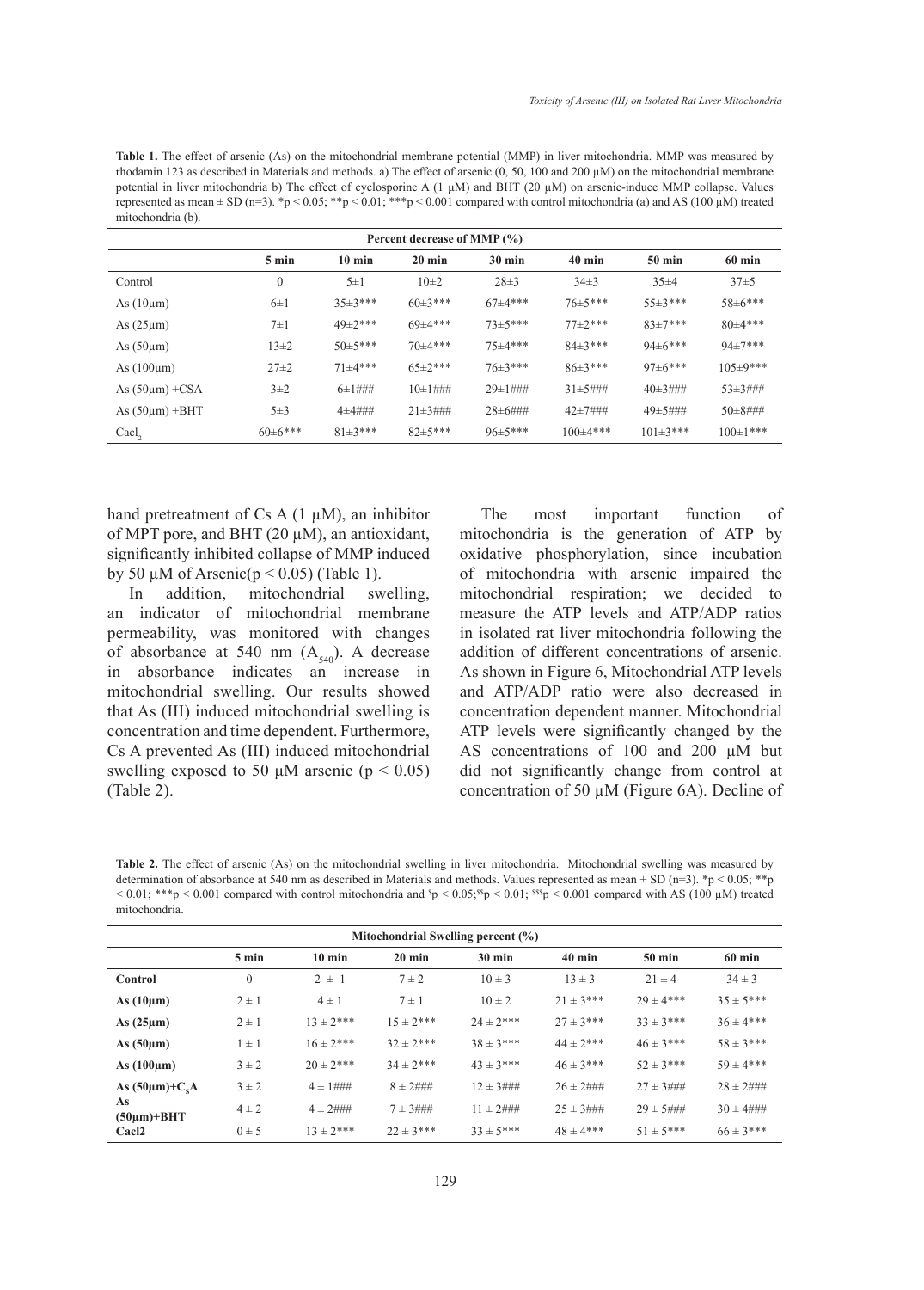

**Figure 6.** Effect of arsenic on mitochondrial a) ATP level and b) ADP / ATP ratio. Liver mitochondria (0.5 mg/mL) were incubated with various concentrations of arsenic (0, 10, 25, 50 and 100  $\mu$ M) and ATP level and ATP/ADP ratio were determined using Luciferin/ Luciferase Enzyme System as described in Materials and methods. Values represented as mean±SD (n=3). \*p < 0.05; \*\*p < 0.01; \*\*\*p < 0.001 compared with control mitochondria.

ATP/ADP ratios in isolated liver mitochondria were significant at As (III) concentrations of 100 and 200  $\mu$ M (p < 0.05) (Figure 6B). This reduction of mitochondrial ATP content indicates mitochondrial dysfunction leading to decrease in its ability of oxidative phosphorylation. On the other hand fall in the ATP content may exacerbate the ROS formation and lipid peroxidation and

finally shifting apoptosis to ultimate necrosis.

Mitochondrial outer membrane integrity was assayed in the isolated liver mitochondrial after 1h incubation to arsenic (10, 25, 50 and 100  $\mu$ M). So, cytochrome c oxidase activity was measured in the presence and absence of detergent *N*-dodecyl  $β$ -D-maltoside. This ratio represents the percentage of mitochondrial outer membrane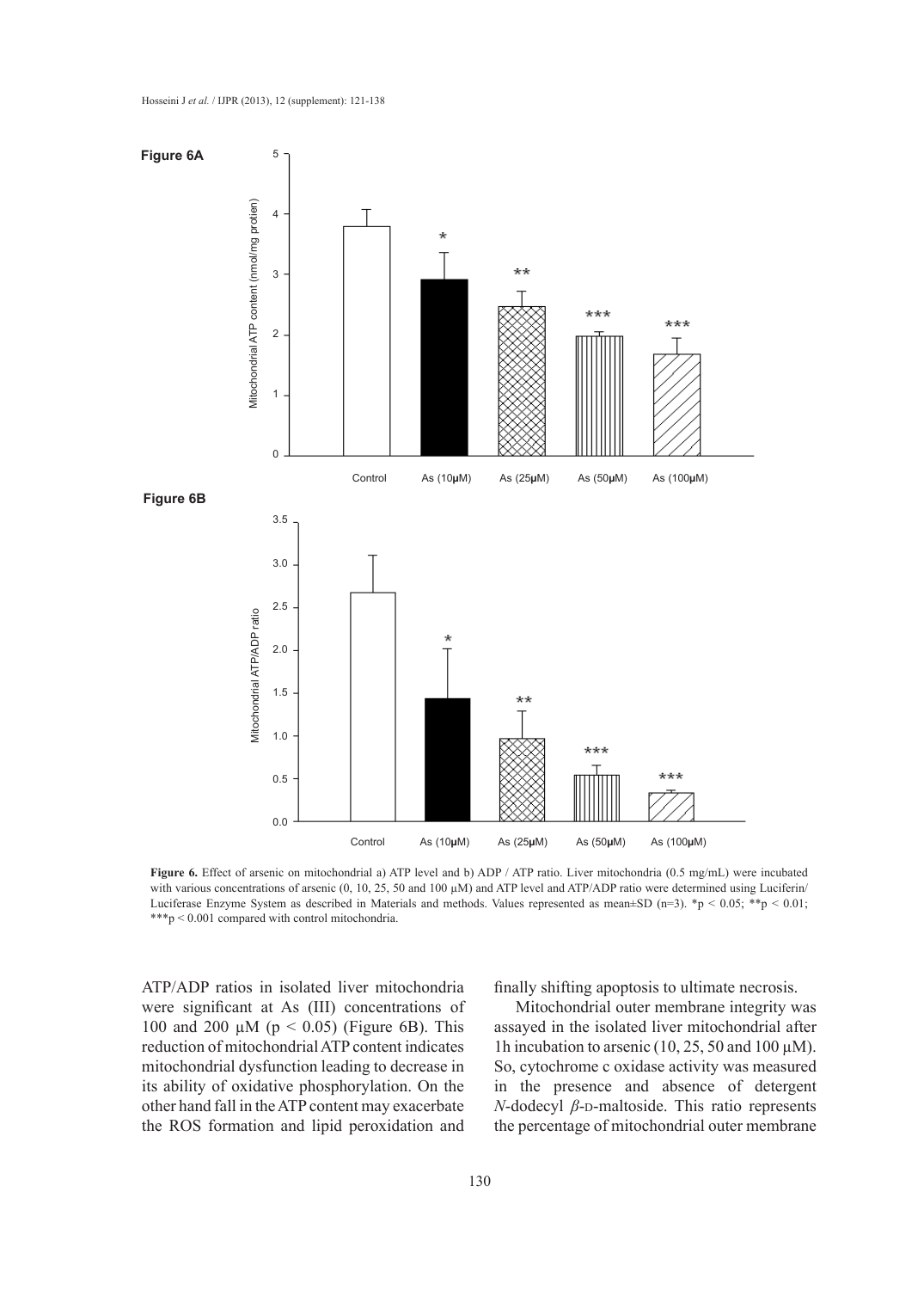damage. As shown in Figure 7, mitochondrial outer membrane damage was significantly increased in As (III) treated mitochondria in concentration dependent manner ( $p < 0.05$ ).

Our results show that arsenic significantly caused collapse of the mitochondrial membrane potential and disruption of mitochondrial outer membrane integrity. Therefore, we hypothesized that arsenic might induce release of cytochrome c from mitochondria into cytosolic medium and initiated apoptosis signaling. As shown in Figure 8, there were statistically significant differences in the quantity of cytochrome c in both control and arsenic-treated mitochondria ( $p < 0.05$ ). We also found that the cytochrome c release from mitochondrial fraction was increased following treatment with arsenic, suggesting penetration of cytochrome c from the mitochondria into the cytosol in intact cells. Importantly, the pretreatment of arsenic treated mitochondria with the MPT inhibitor CsA and BHT significantly inhibited cytochrome c release, compared to arsenic (50  $\mu$ M) treated group (p < 0.05), suggesting the key role of oxidative stress in MPT mediated cytochrome c release.

## **Discussion**

Mitochondria not only play a key role in producing energy in a process called oxidativephosphorylation (OXPHOS), but also a central role in apoptosis, cellular stress response and various genetically inherited diseases (25). It was found that mitochondria might have a pathogenic role in human disease that typically affects tissues with great energy demand such as liver, kidney, eye, central nervous system, heart and skeletal muscle (26).Defective OXPHOS is known to affect several cellular processes, such as the redox status of the cell and sub-cellular fractions, production of ATP, reactive oxygen species (ROS) formation and induction of apoptosis (26).Mitochondria are also considered as potential targets for environmental pollutants such as metals. Evidence showed that metals induce oxidative stress via mitochondrial dysfunction (18). In this research, we aimed to study the effects of arsenic on mitochondriotoxicity parameters such as swelling, Ψm, enzymatic activity such

131

as succinate dehydrogenase and cytochrome c oxidase using isolated rat liver mitochondria.

 Isolated mitochondria preparations offer a number of advantages over intact cells, particularly by their ability to manipulate access to substrates and alter the local environment (27, 28). Now a days, advances in mitochondrial research and also in medical technology have been a major impetus behind the desire to design and develop new drugs specifically targeting mitochondria for therapeutic benefit in several diseases and also understanding of cellular and molecular mechanisms of xenobiotics (25). Experiments performed by Bustamante et al, revealed that arsenic via release of cytochrome c induces both apoptosis and necrosis when administered in vitro in different cellular systems failure via induction in electron transport system, induction of mitochondrial permeability transition and subsequent swelling of mitochondria (9). Since arsenic, stimulates permeability transition, the induction of MPT was suggested as a key step in apoptosis induced by arsenic in intact APL cells, malignant lymphocytes and carcinoma cell line (2, 29). An our previous studies demonstrated that arsenic could cause increase in ROS formation and also lipid peroxidation and disrupt the MMP in isolated hepatocyte (6, 37).Therefore, it is assumed that mitochondria might be the most important target of arsenic in cells which play important role in arsenic-induced hepatotoxicity. In addition, previous studies in isolated hepatocyte and cell lines showed that mitochondria are involved in apoptosis and release of cytochrome c and caspase activation. On the other hand, there is a strong body of evidence linking arsenic induced oxidative stress and endothelial inflammation, which is the hallmark of atherosclerosis (12, 29). Other studies showed that low levels of arsenite promote endothelial cell tube formation and angiogenesis in both cell culture and in vivo mouse models, nontheless higher doses of arsenic are toxic to endothelial cells and inhibit angiogenesis (30, 31).Therefore, mitochondrial dysfunction are important mechanisms of xenobiotics-induced hepatotoxicity (32). Our data showed that incubation of isolated liver mitochondria with arsenic impaired electron transfer chain that leads to increased ROS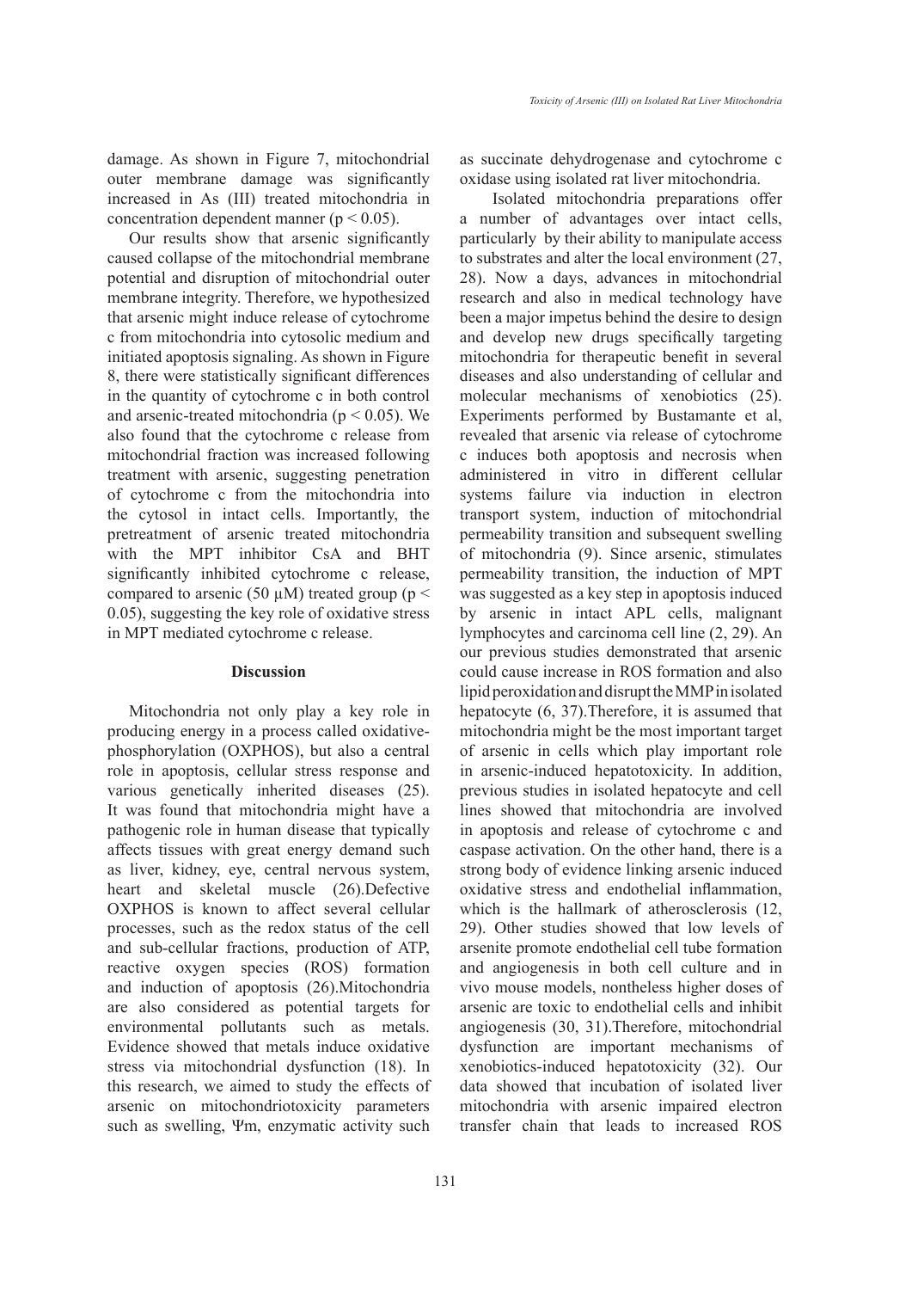

**Figure 7.** Effect of arsenic on mitochondrial outer membrane integrity. Liver mitochondria (0.5 mg/ML) were incubated for 1h in the presence of different concentration of arsenic (0, 10, 25, 50 and 100 µM) and mitochondrial outer membrane integritywas measured as described in method and materials. Values represented as mean±SD (n=3). \*p < 0.05; \*\*p < 0.01; \*\*\*p < 0.001 compared with control mitochondria.



**Figure 8.** The effect of arsenic (As) on the cytochrome c release. The amount of expelled cytochrome c from mitochondrial fraction was determined using Rat/Mouse Cytochromec ELIZA kit as described in Materials and methods. Values represented as mean±SD (n=3). \*p < 0.05; \*\*p < 0.01; \*\*\*p < 0.001 compared with control mitochondria and  ${}^{\circ}p$  < 0.05;  ${}^{\circ}{}^{\circ}p$  < 0.01;  ${}^{\circ}{}^{\circ}{}^{\circ}p$  < 0.01 compared with As(50 µM) treated mitochondria.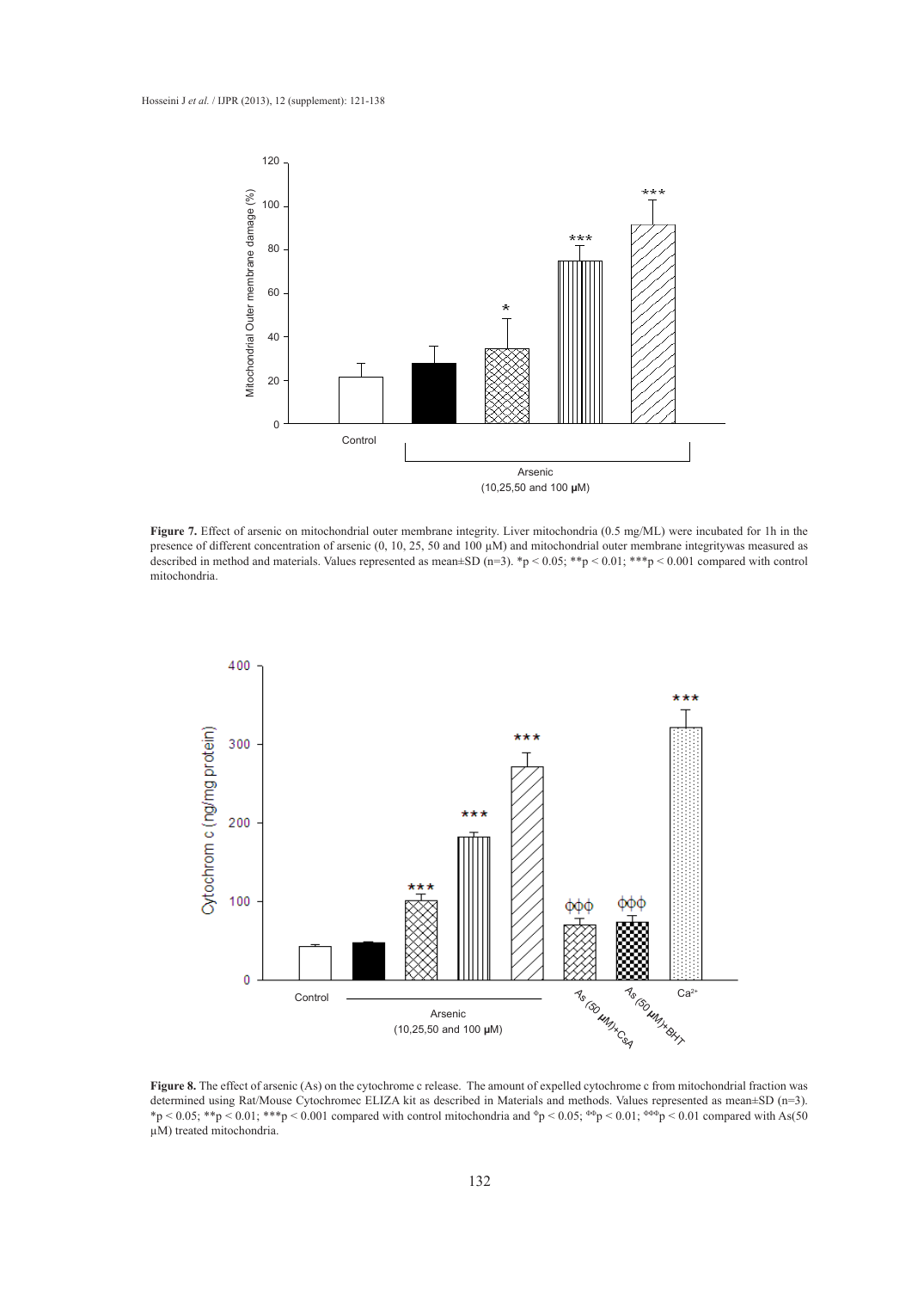

**Figure 9.** A schematic representation of the mechanisms of arsenic induced release of cytochrome c from mitochondria.

formation, lipid peroxidation and ATP depletion. In addition, significant collapse of MMP, mitochondrial swelling and finally disruption of mitochondrial outer membrane integrity were occurred.

The generation of ROS is also one of the common responses to cellular injury and apoptotic cell death (33). Many studies confirm the generation of various types of reactive oxygen species (ROS) during arsenic metabolism in cells (34). Mitochondria are substantial sources of reactive oxygen species in cell because about 1 -2% of the total oxygen consumed by mitochondria is converted to superoxide anion  $(O_2^{\circ})$  in mitochondrial respiratory chain at complexes I and III, reduction of ubiquinone, UQ, to its reduced form  $UQH_2$  proceeds via ubisemiquinone anion radical  $(UQ^-)$  (35).As shown on our results, one of the aims in this study was to identify the site of mitochondrial ROS production. Following addition of arsenic into isolated liver mitochondria, rapid increase in  $H_2O_2$  formation occurred, which suggests the probable role of mitochondrial  $H_2O_2$  in hepatotoxicity associated with arsenic.

Previous studies showed that Complex I and III are the sources of ROS production in the respiratory chain (15). To distinguish the involvement of complex I and/or III, We measured the rate of both the malate/pyruvate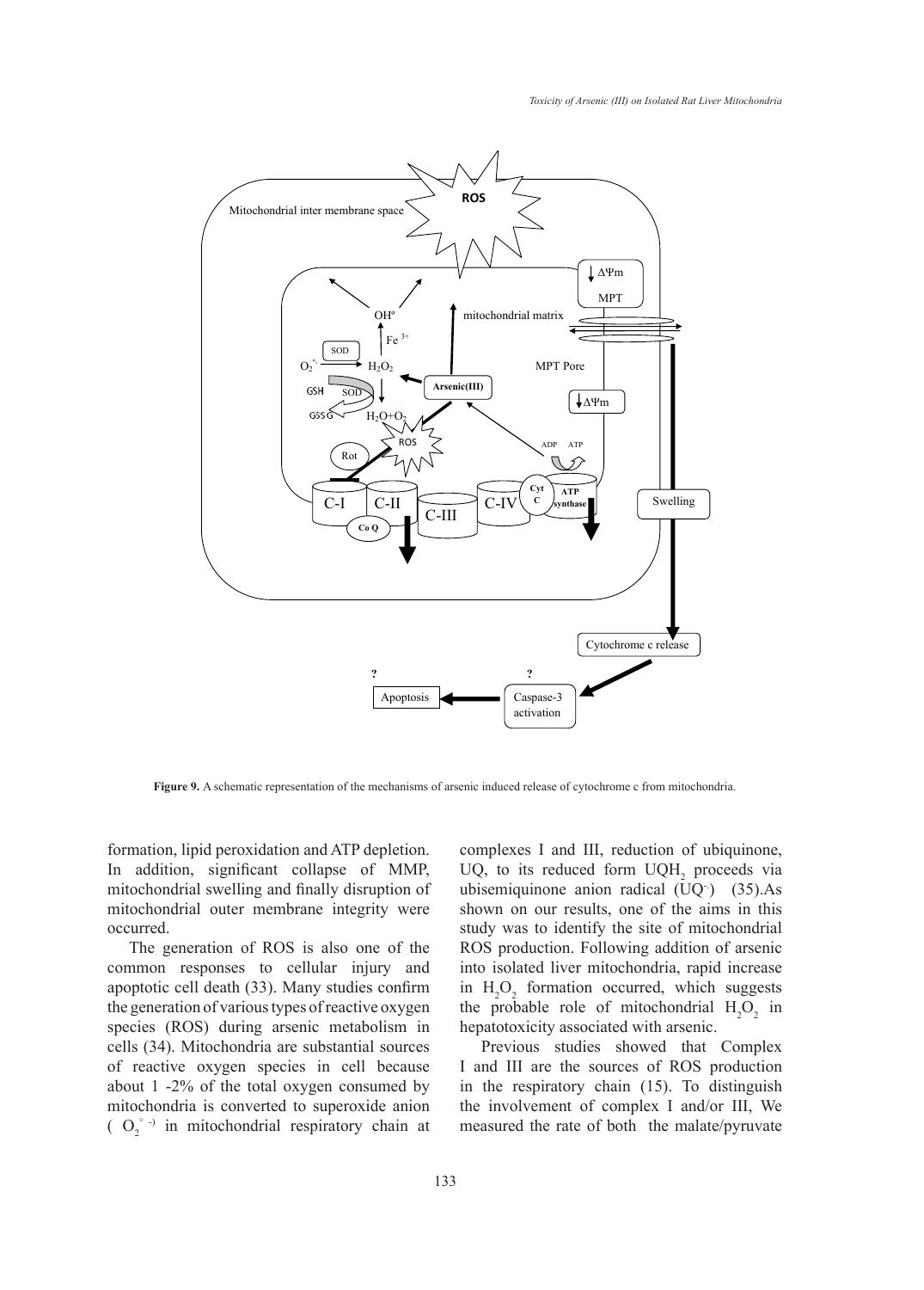(complex I substrate) - and succinate (complex III substrate)-supported mitochondrial hydrogen peroxide production in liver mitochondria under treatment of different concentrations of arsenic (Figure 2). Our data showed that malate/ pyruvate supports the greatest rate of As (III) induced ROS production but ROS release supported by succinate is not significant in comparison with control group, until in 90 min following As (III) exposure . In addition, malate/pyruvate-supported  $H_2O_2$  production in arsenic exposed isolated liver mitochondria is increased significantly by rotenone, an inhibitor of electron transport at the NADH dehydrogenase region, (Figure 2). Increased ROS production with rotenone in succinate fueled isolated mitochondria suggests critical role of NADH-dehydrogenase in arsenicinduced ROS production in liver mitochondria. On the other hand, addition of myxothiazol, an inhibitor of complex III (prevents semiquinone formation) did not show a significant reduction in  $H_2O_2$  production in complex III in succinate supported mitochondria. Therefore, our results confirm that complex III is not responsible in arsenic hepatotoxicity.

Therefore, one of the mechanisms of arsenic induced mitochondrial toxicity is related to the generation of the superoxide anion, which can lead to the formation of more toxic reactive oxygen species, for example, hydrogen peroxide, often taken as the main toxicant due to its mobility and lipid solubility. Therefore, high concentrations of ROS can cause DNA, protein, and lipid damage, as well as changes in antioxidant enzyme expression and cell signal transduction. *In-vitro* studies with endothelial cells suggest that arsenic can cause cellular redox modulation, transcription factor activation, and gene expression relevant to endothelial dysfunction (36). Also; we investigated the effect of arsenic on the activities of complexes II and IV in mitochondrial electron transfer chain. Succinate dehydrogenase (complex II) activity was determined by the reduction of MTT dye to formazone metabolite. Our result showed that arsenic significantly reduced the function of complex II and probably inhibition of this enzyme contributes in arsenic toxicity. On the other hand, arsenic did not have considerable impact on cytochrome c oxidase (complex IV) activity.

Incubation of mitochondrial suspension with arsenic significantly increased lipid peroxidation, which is similar to previous studies in hepatocyte (6, 37). This suggests that mitochondrial lipids are early targets of oxygen free radicals, due to their high content of unsaturated fatty acids and their location in the inner mitochondrial membrane, near the site of ROS production, mainly at the level of complex I and complex III (38). On the other hand, oxidation of lipid membrane results in disruption of mitochondrial membrane and consequently collapse of MMP and cytochrome c release.

In addition to enhanced ROS formation, arsenic also has the ability to complex with -SH groups, thus depleting the level of cellular glutathione (GSH), which plays a critical role in maintaining cellular redox homeostasis (39). On the other hand, it is proven that treatment of liver mitochondria with oxidizing xenobiotics, could decrease GSH levels with the concomitant increase in GSSG concentration. But the GSSG formed was not released from the mitochondria and only reduced back to GSH during recovery of the mitochondria from oxidative stress, unlike the observations reported with isolated hepatocyte, where a rapid efflux of cytosolic GSSG is usually observed following treatment with oxidizing xenobiotics (40). In fact, oxidation of mitochondrial GSH has greater toxic effect on cell viability compared to cytosolic GSH oxidation (41). This is because GSH is not only an antioxidant but also is an essential factor for maintenance of thiol groups of mitochondrial proteins in the reduced state (21). Oxidation of thiol groups from the inner mitochondrial membrane could cause conformational change in mitochondrial permeability transition pore (mPTP) and also MMP, which are generally considered as potential end points in many conditions associated with oxidative stress (42). Our result suggested that As (III) –induced ∆Ψm collapse and apoptosis are associated with thiol oxidation or thiol cross-linkage in MPT pore region. Therefore, decline of reduced glutathione content in mitochondria could cause severe deficiency in their defense system against oxidative damage that leads to the further rise in lipid peroxidative products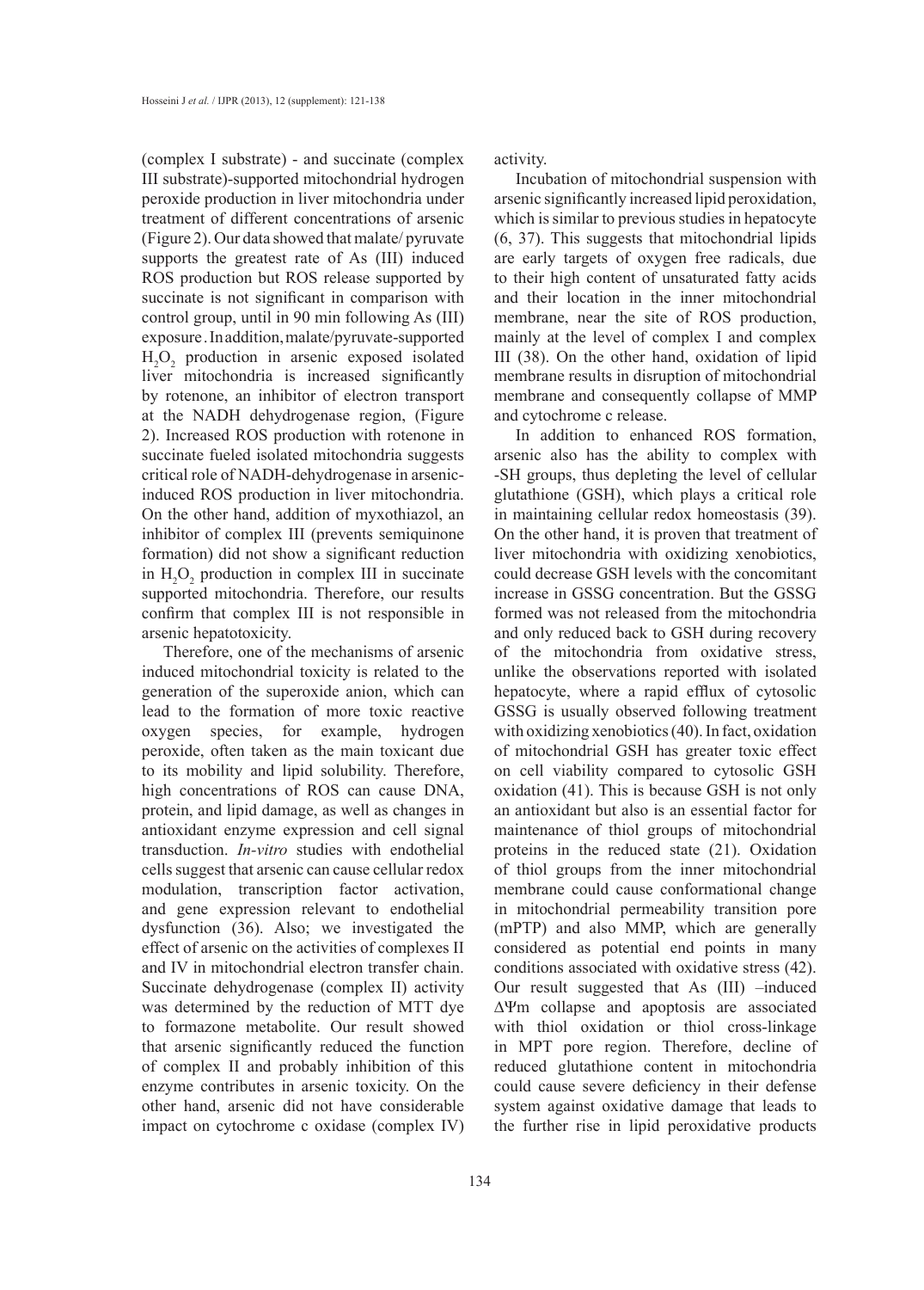such as a malondialdehyde (MDA) (2, 43, 44). Lipid peroxidation not only leads to increase of ROS production but also could damage mitochondrial membrane integrity and open the MPT pores. The opening of the MPT pores is an important step in both necrosis and apoptosis mechanisms (45). Therefore permeabilization of the outer mitochondrial membrane (OMM) and mitochondrial swelling are considered a crucial event during the early phase of apoptosis.

In our study, the opening of the MPT pores by arsenic is double confirmed by the mitochondrial swelling determination (Table.2) which is subsequent of MMP collapse (Table 1) .This is exactly in accordance with previous studies showed that As (III) caused significant collapse of MMP in treated cells  $(9, 4, 37)$ . Besides, addition of both Cs A (MPT pore sealing agent) and BHT (ROS scavenger) significantly inhibited the As (III)-induced MMP collapse and mitochondrial swelling (Table1 and 2) suggesting that oxidative stress is directly involved in induction of MPT pore opening. Besides, disruption of mitochondrial outer membrane causes release of mitochondrial cytochrome c, which activates apoptosis process (20). Perier et al reported that cytochrome c is normally bound to the outer surface of the IMM by interactions with mitochondrial phospholipid and can reversibly interact with respiratory chain complexes. It seems that dissociation of cytochrome c from phospholipid such as cardiolipin might be a critical primary step in its release into the cytosol to trigger apoptosome formation (15). On the other hand, Sterndrof *et al*.(1999) realized that As (III) –induced apoptosis was caspase-3 independent and was only partially blocked by a global caspase inhibitor (46). Our results supported that treatment of isolated rat mitochondria with arsenic causes the release of cytochrome c, in order to caspase-3 activation mobilization of cytochrome c from the IMM was not always necessarily involved in As (III) –induced apoptosis.

The most important function of mitochondria is the generation of adenosine triphosphate (ATP) by oxidative phosphorylation (47). In fact; ATP behaves like a switch between apoptosis and necrosis. Execution of apoptosis needs ATP and depletion of ATP interrupts apoptosis and shifts cell to necrosis (48). Our data showed that incubation of isolated liver mitochondria with As (III) decreased the ATP production and ATP/ADP ratio. This could be resulted from inhibition of mitochondrial respiratory chain and MPT pore opening (15). Opening of MPT pore causes unlimited proton movement across the inner membrane resulted in uncoupling of oxidative phosphorylation and further reduction of ATP concentration leading to exacerbation of ROS production (49). As shown in Figure 7, As (III) significantly increased the outer membrane mitochondrial damage ,another phenomenon which results in cytochrome c release.

Previous studies revealed that ROS-mediated apoptosis consists MPT pore opening, release of cytochrome c from mitochondria and its ATP dependent interaction with cytosolic factors to activate caspase-3 (37). Therefore, collapse of mitochondrial membrane potential and cytochrome c release are important indicators of cell apoptosis and important endpoints for the determination of mitochondrial dysfunction .Based on our results, As (III) caused significant expulsion of cytochrome c from mitochondria. Besides, Cs A and BHT pretreatment completely blocked arsenic-induced release of cytochrome c from the mitochondria which supports the hypothesis that apoptosis induction by arsenic is due to an oxidative stress dependent opening of the mitochondrial transition pore. On the other hand, arsenic in low concentration could induce apoptosis but probably in higher concentration causes necrosis (due to severe depletion of ATP level). On the other hand, previous studies in human showed that therapeutic dose of  $\text{As}_2\text{O}_3$ (0.16 mg/kg/day) produced  $5-10 \mu M$  (plasma) level) of arsenic without marked toxicity (mild to moderate side effects) which is consistent with the concentrations of  $\text{As}_2\text{O}_3$  needed for MPT pore opening (2). Other clinical study has reported that the plasma levels of arsenic are  $5.54-7.30 \mu M$  in the patients of acute promyelocytic leukemia treated with As2O3 (50). Hence, mechanisms of toxicity of  $\text{As}_2\text{O}_3$ may be very complex, depending on dose, cell type, or cellular environment (2). In addition, our results suggested that arsenic inhibition of complex I in mitochondrial respiratory chain could induce the uncoupling of electron transport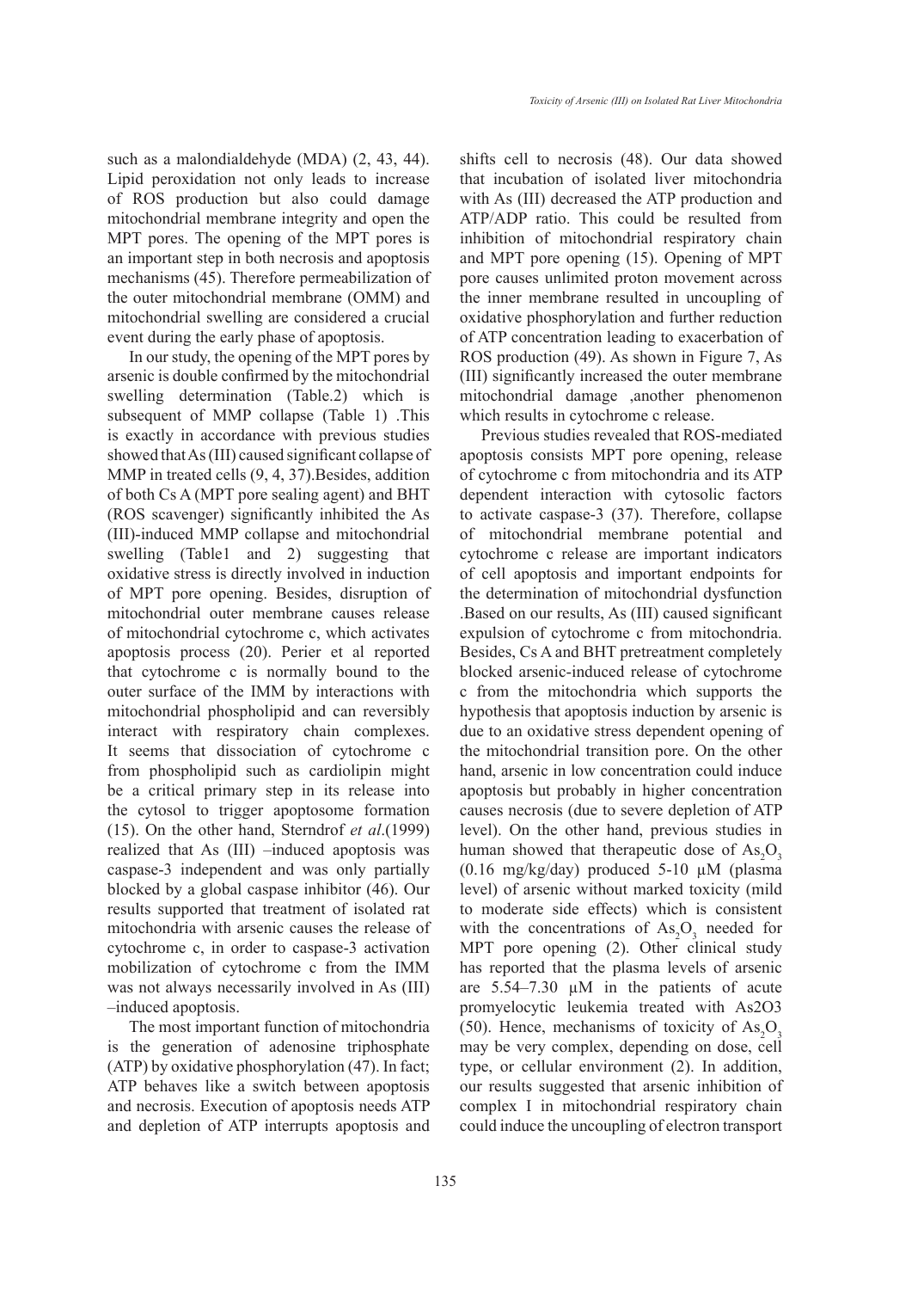for ATP production, leading to a decrease in mitochondrial membrane potential  $(\Delta \psi_m)$  and subsequent ROS formation. In addition, our results showed that inhibition of complex I by arsenic increased the release of cytochrome c with from mitochondrial inter-membrane space in to cytosolic medium. This can orchestrate the cell death signaling (Figure 8).

In conclusion, As (III) impaired the electron transfer chain in isolated mitochondria at complexes I and II which is the cause for increased ROS production. Mitochondrial ROS production contributes in failure of oxidative phosphorylation, decline of cellular ATP, mitochondrial membrane potential disruption, mitochondrial swelling, loss of mitochondrial outer membrane integrity and finally release of cytochrome c which all promote cell death in liver tissue (Figure 9). And finally our research proposed isolated liver mitochondrial as a new model in re-approaching of the etiology of arsenic liver diseases.

#### **Acknowledgement**

The investigation described in this paper was extracted from Ph.D. thesis of Dr. Mir-Jamal Hosseini (graduated from Faculty of Pharmacy, Shahid Beheshti University of Medical Sciences in 2012). The thesis conducted under supervision of Prof. Jalal Pourahmad. This study was supported by a grant from Shahid Beheshti University of Medical Sciences (88-01-94-6529, 2010).

#### **Refrence**

- (1) Jarup L. Hazards of heavy metal contamination. *Br. Med. Bull*. (2003) 68: 167-82.
- (2) Zhang TD, Chen GQ, Wang ZG, Zhen YW, Chen SJ, Chen Z. Arsenic trioxide, a therapeutic agent for APL. *Oncogene* (2001) 20: 7146-53.
- (3) Yen CC, Ho TJ, Wu CC, Chang CF, Su CC, Chen YW, Jinn TR, Lu TH, Cheng PW, Su YC, Liu SH, Huang CF. Inorganic arsenic causes cell apoptosis in mouse cerebrum through an oxidative stress-regulated signaling pathway. *Arch. Toxicol* (2011) 85: 565-75.
- (4) Kitchin KT. Recent advances in carcinogenesis: modes of action, animal model systems, and methylated arsenic metabolites. *Toxicol. Appl. Pharmacol*. (2001)  $172: 249-61$
- Liu J, Waalkes MP. Liver is a target of arsenic (5)carcinogenesis. *Toxicol. Sci*. (2008) 105: 24-32.
- Pourahmad J, Rabiei M, Jokar F, O›brien PJ. A (6) comparison of hepatocyte cytotoxic mechanisms for chromate and arsenite. *Toxicology* (2005) 206: 449-60.
- (7) Han YH, Kim SZ, Kim SH, Park WH Arsenic trioxide inhibits the growth of Calu-6 cells via inducing a G2 arrest of the cell cycle and apoptosis accompanied with the depletion of GSH. *Cancer Lett*. (2008) 270:40-55.
- Yen Y-P, Tsai K-S, Chen Y-W, Huang C-F, Yang R-S, (8) Liu S-H. Arsenic induces apoptosis in myoblasts through a reactive oxygen species-induced endoplasmic reticulum stress and mitochondrial dysfunction pathway. *Arch. Toxicol*. (2012) 86: 923-33.
- (9) Bustamante J, Nutt L, Orrenius S, Gogvadze V. Arsenic stimulates release of cytochrome c from isolated mitochondria via induction of mitochondrial permeability transition. *Toxicol. Appl. Pharmacol*. (2005) 207: 110 -6.
- (10) Beyersmann D, Hartwig A. Carcinogenic metal compounds: recent insight in to molecular and cellular mechanisms. *Arch. Toxicol*. (2008) 82: 493-512.
- $(11)$  Shi H, Shi X, Liu KJ. Oxidative mechanism of arsenic toxicity and carcinogenesis. *Mol. Cell. Biochem* (2004) 255: 67-78.
- (12) Libby P. Inflammation in atherosclerosis. *Nature*. (2002) 420: 868-74.
- (13) Tahara, EB, Navarete FD, Kowaltowski AJ. Tissue-, substrate-, and site-specific characteristics of mitochondrial reactive oxygen species generation. *Free Radic. Biol. Med*. (2009). 46: 1283-97.
- (14) Pourahmad J, Hosseini M-J. Application of isolated mitochondria in toxicological and clinical studies. *Iranian J. Pharm. Res*. (2012) 11:703-704.
- (15) Pereira CV, Moreira AC, Pereira SP, Machado NG, Carvalho FS, Sardão VA, Oliveira PJ. Investigating Drug-induced Mitochondrial Toxicity: A Biosensor to Increase Drug Safety? *Curr. Drug Safe*. (2009) 4: 34-54.
- (16) Hosseini M-J, Shaki F, Ghazi-Khansari M and Pourahmad J. Toxicity of vanadium on isolated rat liver mitochondria: a new mechanistic approach. *Metallomics.* (2013) 5: 152-166.
- $(17)$  Bradford MM. A rapid and sensitive method for the quantitation of microgram quantities of protein utilizing the principle of protein-dye binding. *Anal. Biochem* (1976)72: 248-54.
- (18) Gao X, Zheng CY, Yang L, Tang XC, Zhang HY. Huperzine A protects isolated rat brain mitochondria against *β*-amyloid peptide. *Free Radic. Biol. Med*. (2009) 46: 1454-62.
- (19) Barja G. The Quantitative Measurement of  $H_2O_2$ Generation in Isolated Mitochondria. *J. Bioenerg Biomembr* (2002) 34: 227-33.
- (20) Zhao Y, Ye L, Liu H, Xia Q, Zhang Y, Yang X, Wang K. Vanadium compounds induced mitochondria permeability transition pore (MPT) opening related to oxidative stress. *J. Inorg. Biochem* (2010) 104: 371-78.
- (21) Zhang F, Xu Z, Gao J, Xu B, Deng Y. In vitro effect of manganese chloride exposure on energy metabolism and oxidative damage of mitochondria isolated from rat brain*. Environ Toxicol. Pharmacol* .(2008) 26: 232-6.